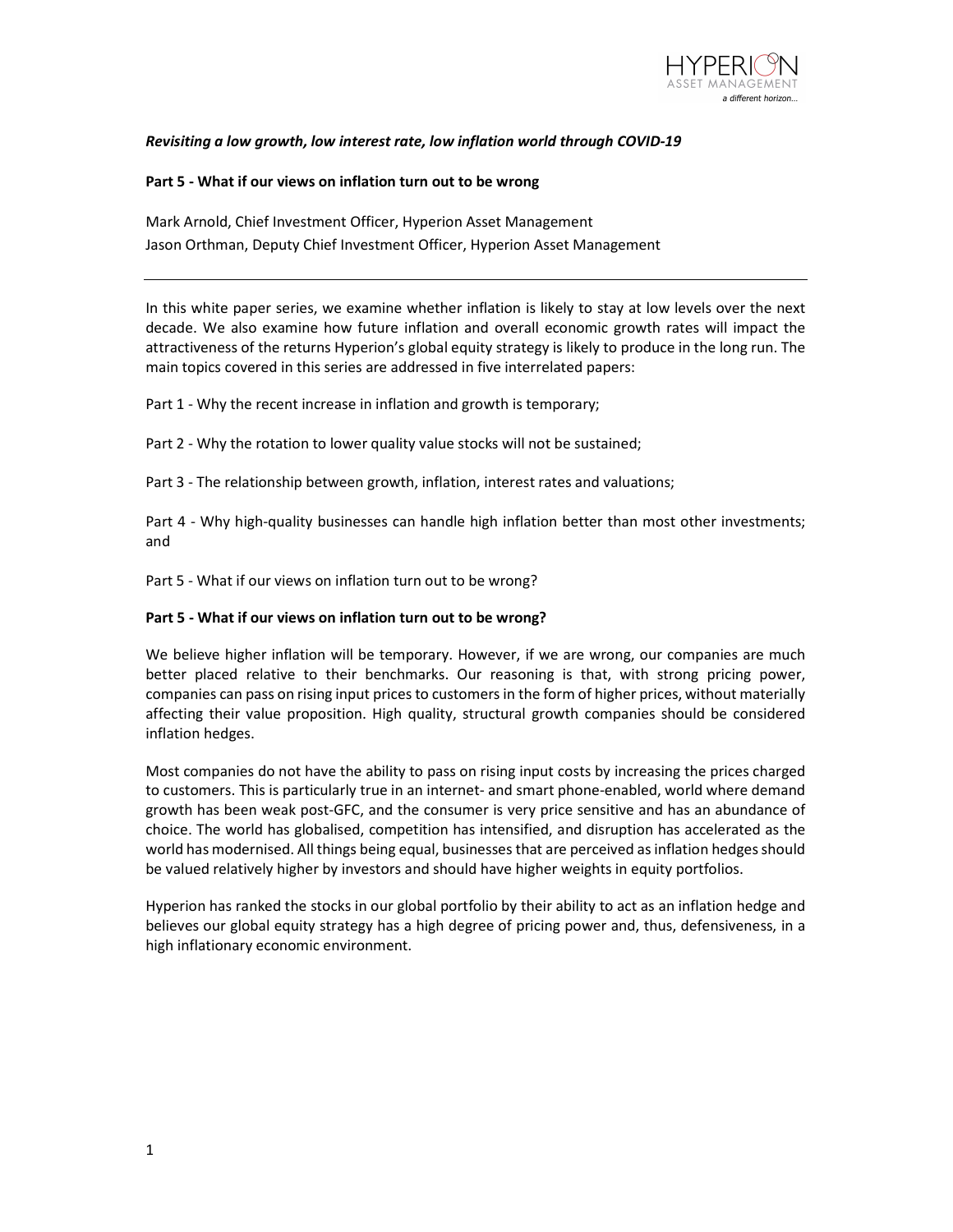

High quality, structural growth companies should perform better in a relative sense than broader equity benchmarks, which are dominated by "old world" businesses, which we define as those that are:

- 1) no or low growth; and/or
- 2) being disrupted by a far superior product or service.

Hyperion estimates 79% of the stocks (by index weight) in the Australian S&P/ASX300 Index can be categorised as old world. Outside Australia, 63% of the MSCI World Index and 54% of the U.S. S&P 500 Index have old world characteristics. This means the level of fundamental risk in the main benchmarks globally is high, as they are dominated by low growth businesses that are being disrupted by higher growth, more modern challengers. This disruption is being driven by the stronger value propositions that these modern businesses offer consumers. Over the next decade, we believe there will be significant levels of "creative destruction" as this transition from incumbents to challengers progresses. In this highly competitive environment, it will be difficult for these large, listed businesses to pass on any input cost pressures in the form of higher prices.



Figure 1: Proportion of benchmarks that are "old world"

Source: FactSet, Hyperion. Hyperion has assigned companies with no or low expected EPS growth and/or with risk of permanent business model disruption as "old world".

The largest companies by revenue globally are predominately businesses in traditional industries. The top ten businesses have nearly \$US4 trillion of forecast aggregate revenue, with Amazon and Apple arguably the only modern businesses in this list. The top 20 businesses by forecast revenue (\$US6.6 trillion of aggregate revenue) are dominated by traditional fossil fuel-based energy and automotive companies.

These old-world businesses are highly sensitive to economic activity levels. As the COVID-19 crisis impacted aggregate demand levels, transportation related services and oil and gas producers suffered declines in revenues, and this impacted their rankings in the 2020 year. Other old world companies, including the large auto OEMs, also suffered declines in revenues during the early part of the COVID-19 crisis.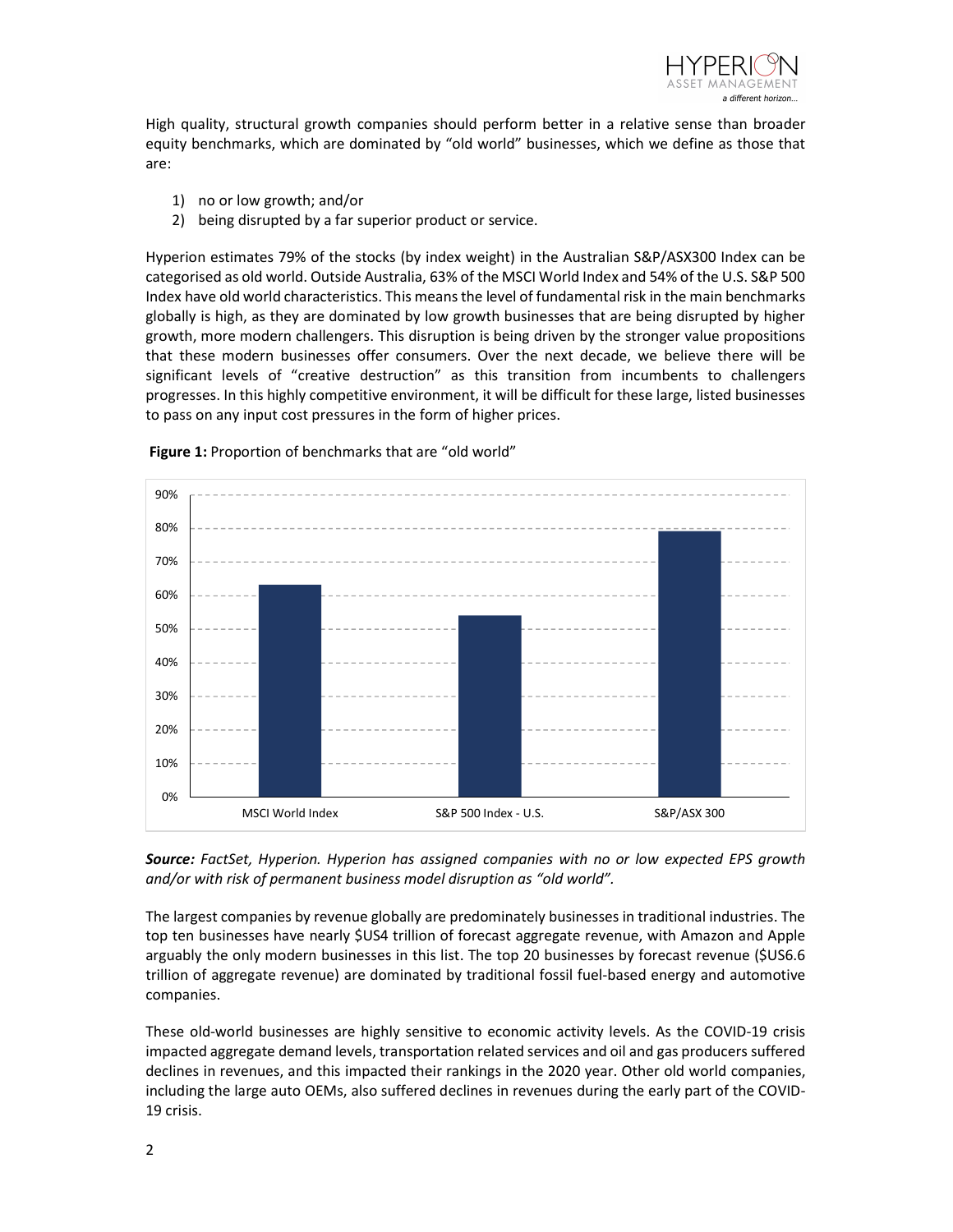

Longer term, we think traditional fossil fuel-based energy and auto businesses will be disrupted by electric vehicles and renewable energy generation, storage and distribution. This disruption will result in these old world businesses permanently disappearing from the top of global revenue ranking lists. One of the largest beneficiaries of this shift should be Tesla. Overall, we believe trillions of dollars of revenue will be transferred from traditional legacy businesses to new market leaders over the next decade.

| Rank             | Firm                                       | <b>Forecast</b><br>Revenue<br>(USD billion)<br>$\ast$ | Industry                             | <b>MSCI World</b><br><b>Index Weight</b><br>Rank <sup>^</sup> | <b>MSCI World</b><br><b>Index</b><br>Weight <sup>^</sup> | "Old World" | <b>Fossil fuel</b><br>based |
|------------------|--------------------------------------------|-------------------------------------------------------|--------------------------------------|---------------------------------------------------------------|----------------------------------------------------------|-------------|-----------------------------|
| $\mathbf 1$      | Amazon                                     | \$581                                                 | Retail,<br>Information<br>Technology | $\overline{3}$                                                | 2.54%                                                    | <b>No</b>   | <b>No</b>                   |
| $\overline{2}$   | Walmart                                    | \$567                                                 | Retail                               | 32                                                            | 0.38%                                                    | Yes         | No                          |
| $\mathsf{3}$     | <b>State Grid</b>                          | \$390                                                 | Electricity                          | N/A                                                           | N/A                                                      | Yes         | Yes                         |
| 4                | Saudi Aramco                               | \$369                                                 | Oil and gas                          | N/A                                                           | N/A                                                      | Yes         | Yes                         |
| $\mathsf S$      | Apple                                      | \$368                                                 | Electronics                          | $\mathbf 1$                                                   | 3.97%                                                    | No          | No                          |
| 6                | China<br>National<br>Petroleum             | \$366                                                 | Oil and gas                          | N/A                                                           | N/A                                                      | Yes         | Yes                         |
| $\overline{7}$   | PetroChina                                 | \$358                                                 | Oil and gas                          | N/A                                                           | N/A                                                      | Yes         | Yes                         |
| $\bf 8$          | Royal Dutch<br>Shell                       | \$316                                                 | Oil and gas                          | 134                                                           | 0.14%                                                    | Yes         | Yes                         |
| $\boldsymbol{9}$ | Volkswagen<br>Group                        | \$314                                                 | Automotive                           | 261                                                           | 0.08%                                                    | Yes         | Yes                         |
| 10               | China State<br>Construction<br>Engineering | \$309                                                 | Construction                         | N/A                                                           | N/A                                                      | Yes         | Yes                         |
| 11               | UnitedHealth<br>Group                      | \$305                                                 | Healthcare                           | 13                                                            | 0.66%                                                    | Yes         | <b>No</b>                   |
| 12               | Toyota<br>Motor                            | \$295                                                 | Automotive                           | 48                                                            | 0.32%                                                    | Yes         | Yes                         |
| 13               | <b>CVS Health</b>                          | \$294                                                 | Healthcare                           | 98                                                            | 0.19%                                                    | Yes         | No                          |
| 14               | <b>Berkshire</b><br>Hathaway               | \$289                                                 | Financials                           | 12                                                            | 0.66%                                                    | Yes         | No                          |
| 15               | Alphabet                                   | \$275                                                 | Information<br>Technology            | 5                                                             | 1.28%                                                    | No          | No                          |
| 16               | ExxonMobil                                 | \$271                                                 | Oil and gas                          | 23                                                            | 0.46%                                                    | Yes         | Yes                         |
| $17\,$           | Samsung<br>Electronics                     | \$263                                                 | Electronics                          | 297                                                           | 0.07%                                                    | Yes         | No                          |
| 18               | McKesson                                   | \$259                                                 | Healthcare                           | 428                                                           | 0.05%                                                    | Yes         | No                          |

## Table 1: Largest global companies by estimated FY2022 Revenue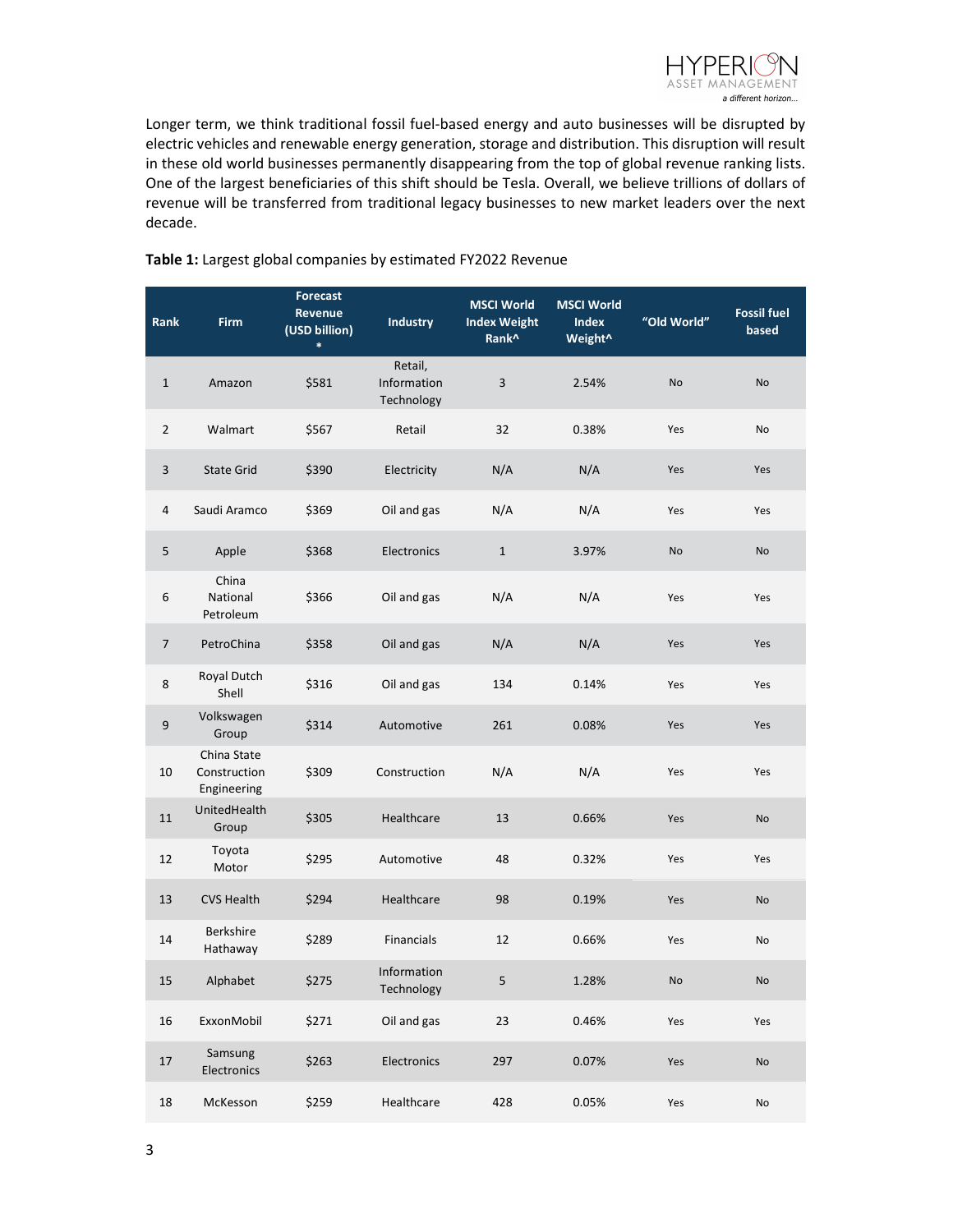

| 19 | BP                        | \$244 | Oil and gas        | 120 | 0.15% | Yes | Yes |
|----|---------------------------|-------|--------------------|-----|-------|-----|-----|
| 20 | Glencore<br>International | \$231 | <b>Commodities</b> | 297 | 0.07% | Yes | Yes |

\*Source: FactSet, Fortune, Forbes, Hyperion. Forecasts are FY22 FactSet consensus figures converted to USD billions from local currency. Note: State Grid forecast uses Statista 2020 revenue figure converted to USD; China National Petroleum forecast uses 2019 FactSet data. Largest companies sourced from 2021 Fortune 1000 and 2021 Forbes 2000 Global company rankings.

^ MSCI World Index Rank by constituent weight. Data as at 30 June 2021. Hyperion has assigned companies with no or low expected EPS growth and/or with risk of permanent business model disruption as "old world". Volkswagen Group and Toyota Motor are classified as fossil fuel based due to low proportions of vehicles sold being electric vehicles.

Conversely, we define "new world" businesses as those that are:

- 1) disrupting incumbent businesses through innovation and by creating products that are significantly better and/or cheaper than existing legacy products; and
- 2) likely to be able to produce high sustained relative growth rates in the long run by expanding into large addressable markets and sustaining their innovative cultures.

Listed equity markets are typically dominated by large, incumbent, mature businesses. Furthermore, these businesses (and the corresponding investments in their listed security) were often developed through effectively understanding and targeting the growing baby boomer cohort. Over time, consumer behaviour and corresponding investment decisions will be driven by a younger generation that are digital natives and are better educated and globally aware. We believe changes in behaviour and patterns of consumption will be fundamentally driven and structural.

In terms of U.S. retail spend, Gen X and older is 68% of this spend, with Millennials at 27% and the next generation, Gen Z, at 5%. However, by 2030 this is forecast to shift to Gen X and older at 52%, Millennials at 31% and Gen Z at 17%<sup>1</sup>. Currently, Millennial and Gen Z represent only 31% of total spend and 37% of retail spend despite being 50% of the work force<sup>2</sup>.

The sustainable nominal growth rates of most listed businesses over the next ten years are likely to be weak relative to the past five decades, particularly when compared with the high growth period before the GFC. In a high inflation environment with low rates of real economic growth, the earnings streams (in real terms) of these average quality businesses will be even more challenged.

<sup>&</sup>lt;sup>1</sup> Forecasts based on the University of Michigan Panel Study of Income Dynamic 2005-2017, Bureau of Labor Statistics CE Generation Tables, Census Bureau Population projections for United States.

<sup>&</sup>lt;sup>2</sup> Australian Bureau of Statistics Labour Force Survey, May 2020; Australian Bureau of Statistics Census 2016. HILDA Wave 18 Note: Definition of generations in this report: Gen Z includes individuals born after 1996, Millennials includes individuals born between 1981 - 1996, Gen X are individuals born between 1965 - 1980, Older generation are individuals born before 1965. Retail spend includes clothing and footwear, home repairs, renovation and maintenance, medicines, prescriptions and pharmaceuticals.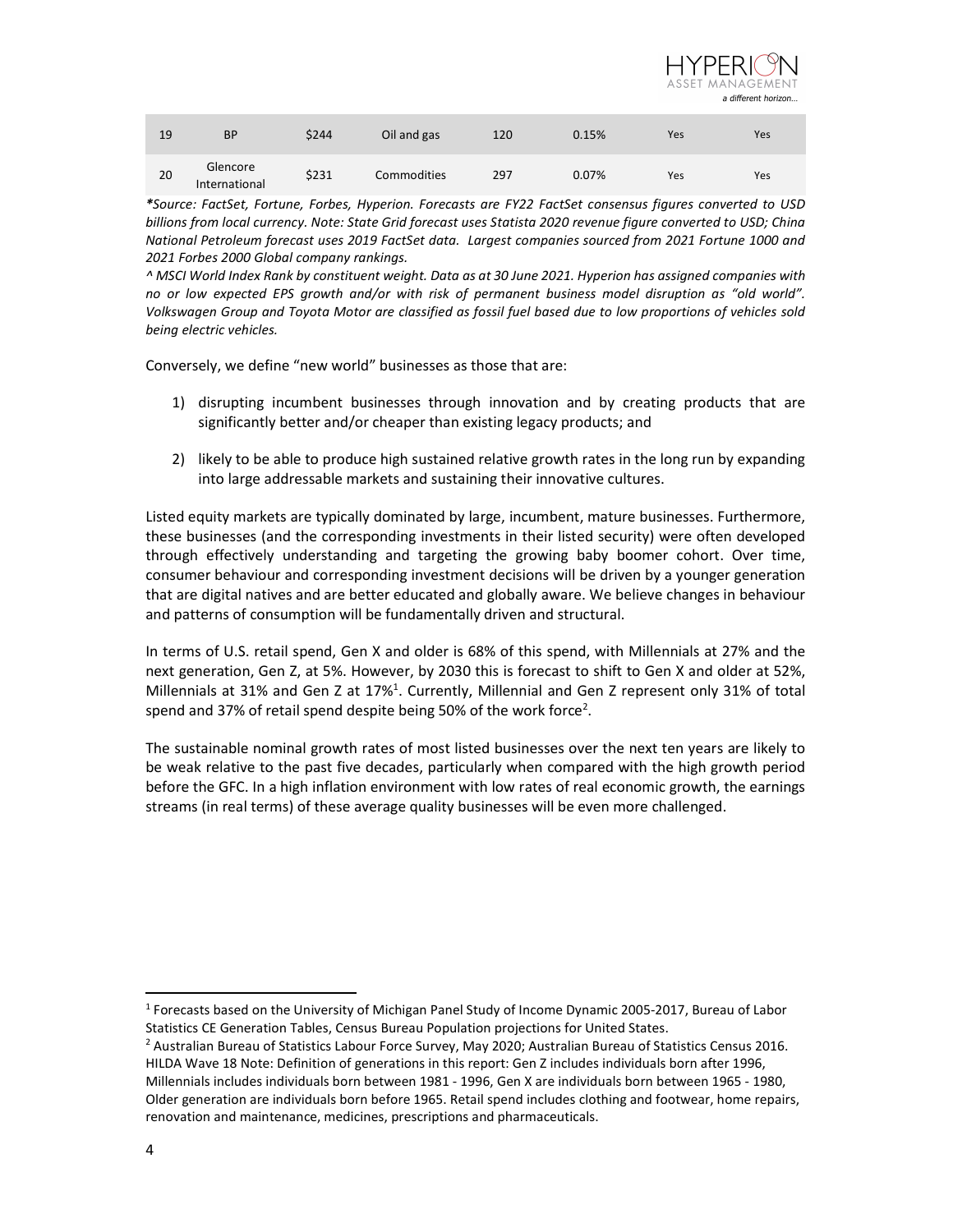

Businesses that can sustain high real growth rates typically have the following attributes:

- 1) strong and sustainable value propositions;
- 2) innovative cultures that actively improve the features and quality of the existing products and create new products over time;
- 3) yet to fully monetise the value of their existing product offering; and
- 4) revenues that are small relative to the size of their total addressable market ("TAM").

However, most businesses operate in a competitive industry structure and do not have the value proposition to sustainably increase (relative) prices to consumers. Consumers have been increasingly exposed to more frequent and larger discounting, including specific promotional periods. When product differentiation is low and choice is plentiful, the ability to increase relative prices is poor. We believe this is the typical operating environment most businesses face. It is only the few exceptional businesses that have strong pricing power.

Companies with strong pricing power typically have:

- 1) a perceived scarcity factor through strong branding and heritage;
- 2) controllable or limited product supply;
- 3) an exceptionally strong value proposition relative to competitors; and/or
- 4) limited competition in terms of alternative products (which typically denotes a technological or regulatory advantage).

Hyperion attempts to identify exceptional companies with a compelling value proposition and competitive advantage that offers strong pricing power. These companies are rare, as they tend to have natural monopolistic characteristics such as a network effects or a perceived scarcity factor, such as some global ultra-luxury brand names. For example, we estimate the price of Hermes' flagship Birkin handbag has compounded at double-digit rates over the past 30 years in the second-hand market. Some rare disorders that are life threatening can cost hundreds of thousands of dollars to treat, including some immunoglobulin products supplied by CSL. We estimate REA Group as the owner of realestate.com.au has increased its prices by high single-digit rates over the past ten years (with revenue growth significantly higher due to the migration of customers onto premium products).

Companies with strong pricing power can offset increases in input costs with higher prices for their services or products without affecting their value proposition. This means real earnings are preserved. Companies with commoditised products may not be able to pass through any meaningful amount of their higher input costs, resulting in declines in their real earnings.

Historically, some commodities and non-fiat currencies such as gold have been considered good inflation hedges. However, we believe software companies will be identified as more effective, modern inflation hedges going forward. These companies typically have software that is absorbed in the workflow of an organisation, which means there are high switching costs. Often the software is under-monetised relative to its value, as the focus has been growing its user base and capturing the addressable market opportunity rather than optimising pricing. Companies that have strong market positions and a loyal user base paying relatively low monthly subscription fees could substantially increase their prices. Globally, examples include flagship products from both Salesforce and Atlassian, who charge relatively low monthly subscriptions for access to their software. Domestically, examples include core products from both WiseTech Global ("WiseTech") and Xero. For example, we understand WiseTech through its CargoWise One platform only charges a small amount at the point of value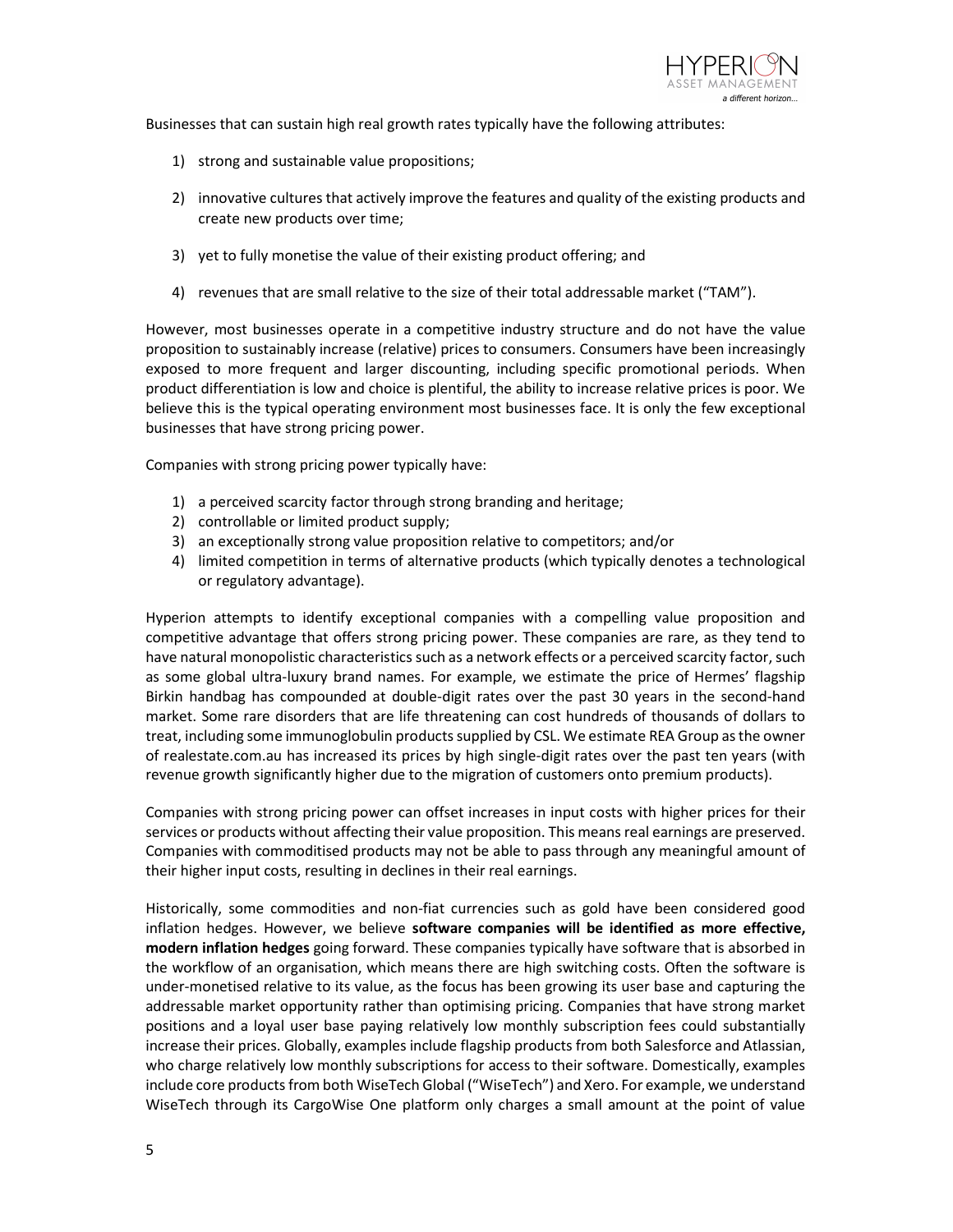

transfer (time of invoice) for each transaction. Based on the complex problems WiseTech helps solve for its customers and the limited cloud based available alternatives, we believe these fees could be increased substantially while retaining its customer base.

Software has moved from the edges of society and business to the core over the past decade. This trend has accelerated through COVID-19. However, software, as largely represented by the classification of Information Technology and to a lesser extent Communication Services, is still a relatively small percentage of the major equity benchmarks. This contrasts with Hyperion's portfolios, where most of the stocks are innovative and modern businesses that use technology well.

We estimate software represents less than 30% of developed global equities and less than 8% of the Australian listed market. The Information Technology and Communication Services sectors currently have weights of 22% and 9%, respectively, in the MSCI World Index. Furthermore, Information Technology and Communication Services is 4.4% and 4.2%, respectively, of the S&P/ASX300 Index<sup>3</sup>. We believe software is a good segment of the market to discover companies with strong pricing power.



Figure 2: MSCI World Index and S&P/ASX 300 Index sector weightings

Source: FactSet. Data as at 30 June 2021.

Higher quality businesses have more pricing power and are in a better position to pass on any inflationbased increases in their cost base by lifting the prices they charge their customers. Thus, they are in a good position to retain the "real" (inflation-adjusted) value of their future free cash flows. In this situation, the long duration nature of higher quality stocks is not relevant to their present value. That is, if these businesses can increase the nominal rate of growth in their future free cash flows sufficiently to offset any increase in the discount rate resulting from an increase in inflationary expectations, then the present value remains unchanged.

In addition, extremely high structural growth stocks are in a better position to handle high levels of inflation compared with stocks with a more modest growth rate. Even if we assume these high-quality

<sup>&</sup>lt;sup>3</sup> GICS Sector weightings as at 30 June 2021. Source: FactSet.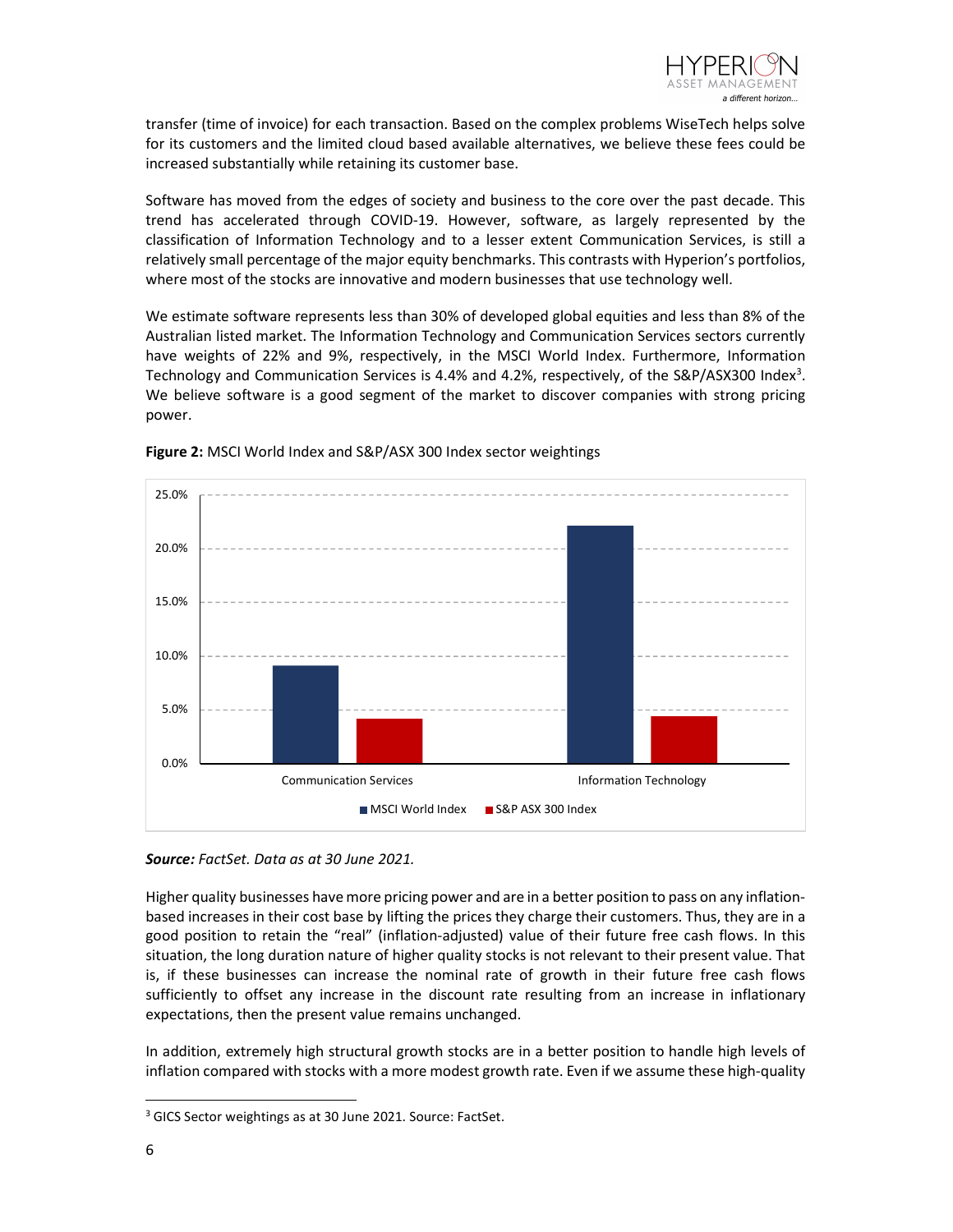

stocks are not in a position to increase the nominal value of their future free cash flows and thus retain the real value of those free cash flows, the relative impact on the cash flow is lower.

In a relative sense, the higher the nominal structural growth rate for a company, the less the real growth rate declines for any given increase in inflation. A business with a 40% structural growth rate with 10% inflation suffers a 25% decline in real structural growth (compared to a zero-inflation situation). Contrast that with a 20% nominal growth rate company that would suffer a 50% decline in real growth from a move in inflation from 0% to 10%.

Mark Arnold (CIO) and Jason Orthman (Deputy CIO)

July 2021